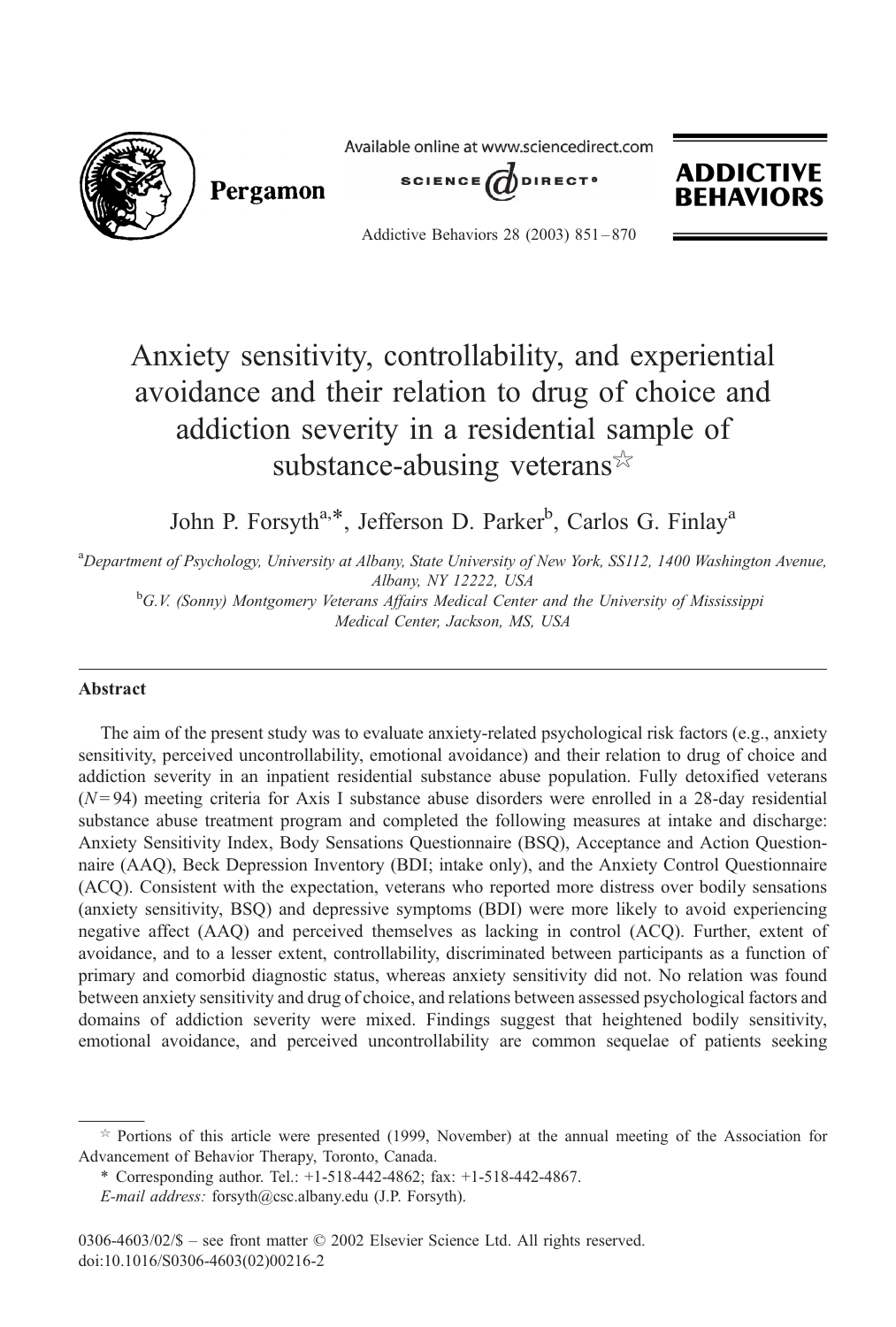residential substance abuse treatment, but they do not contribute uniquely to drug of choice and measures of addiction severity. Theoretical and treatment implications are discussed with particular emphasis on approaches that may increase coping with untoward bodily cues, decrease avoidance of negative affect, and improve patient's sense of personal control over their responses and the environment.  $© 2002 Elsevier Science Ltd. All rights reserved.$ 

Keywords: Substance abuse; Anxiety sensitivity; Uncontrollability; Alcoholism; Acceptance

## 1. Introduction

It is generally recognized that substance abuse and withdrawal are associated with a wide range of positive and negative psychophysiological effects that contribute, in part, to appetitive and aversive motivational systems and affective states [\(Wise, 1988\).](#page--1-0) Moreover, substance abusers generally have a poor tolerance for unpleasant bodily states and negative affect that results from their ongoing abuse of controlled substances and cycles of withdrawal [\(Araujo, Goldberg, Eyma, & Madhusoodanan, 1996; Lacks & Leonard, 1986\).](#page--1-0) Indeed, relapsed alcoholics often identify negative somatic and emotional states as causal factors in relapse [\(Carpenter & Hasin, 1999; O'Brien, Ehrman, & Ternes, 1984; Tiffany & Drobes,](#page--1-0) 1990)—a finding that has been confirmed in laboratory-based studies (e.g., [Cooney, Litt,](#page--1-0) Morse, Bauer, & Gaupp, 1997; Litt, Cooney, & Morse, 2000). For example, [Cooney et al.](#page--1-0) (1997) found that negative affect enhanced the effects of alcohol cue presentation on the elicitation of alcohol urges and prediction of time to relapse. Other studies have also shown that high dispositional self-awareness and the experience of predominantly negative emotional events is associated with increased risk of relapse following a detoxification program [\(Hull, Young, & Jouriles, 1986\).](#page--1-0) Yet, the precise nature of affective motivational states in persons who abuse controlled substances is not well understood.

Recent efforts to describe the role of interoceptive sensitivity and negative affect in substance abuse populations have adopted several constructs from the anxiety literature such as anxiety sensitivity [\(Stewart, Samoluk, & MacDonald, 1999\).](#page--1-0) Anxiety sensitivity is generally conceptualized as a tendency to respond fearfully to the occurrence of symptoms of anxiety and is believed to augment the experience of fear and negative affect in a positive spiral [\(Peterson & Reiss, 1992; Reiss, 1991\).](#page--1-0) Indeed, several studies have shown that anxiety sensitivity, as assessed using the Anxiety Sensitivity Index [\(Reiss, Peterson, Gursky, &](#page--1-0) McNally, 1986), is a salient cognitive risk factor in the etiology and maintenance of anxiety disorders, particularly panic disorder (e.g., [Cox, Parker, & Swinson, 1996; Taylor, Koch,](#page--1-0) McNally & Crockett, 1992). Not only is anxiety sensitivity a prominent feature of several models of anxiety symptomatology [\(Reiss, 1991, 1997; Zinbarg, Barlow, & Brown, 1997\),](#page--1-0) but it is often associated with other psychological factors such as negative emotionality [\(Lillienfeld, 1997\)](#page--1-0) and depression [\(Taylor, Koch, Woody, & McLean, 1996\).](#page--1-0) In all, anxiety sensitivity represents a relatively stable trait-like psychological factor that reliably discriminates clinical and nonclinical manifestations of fear and panic.